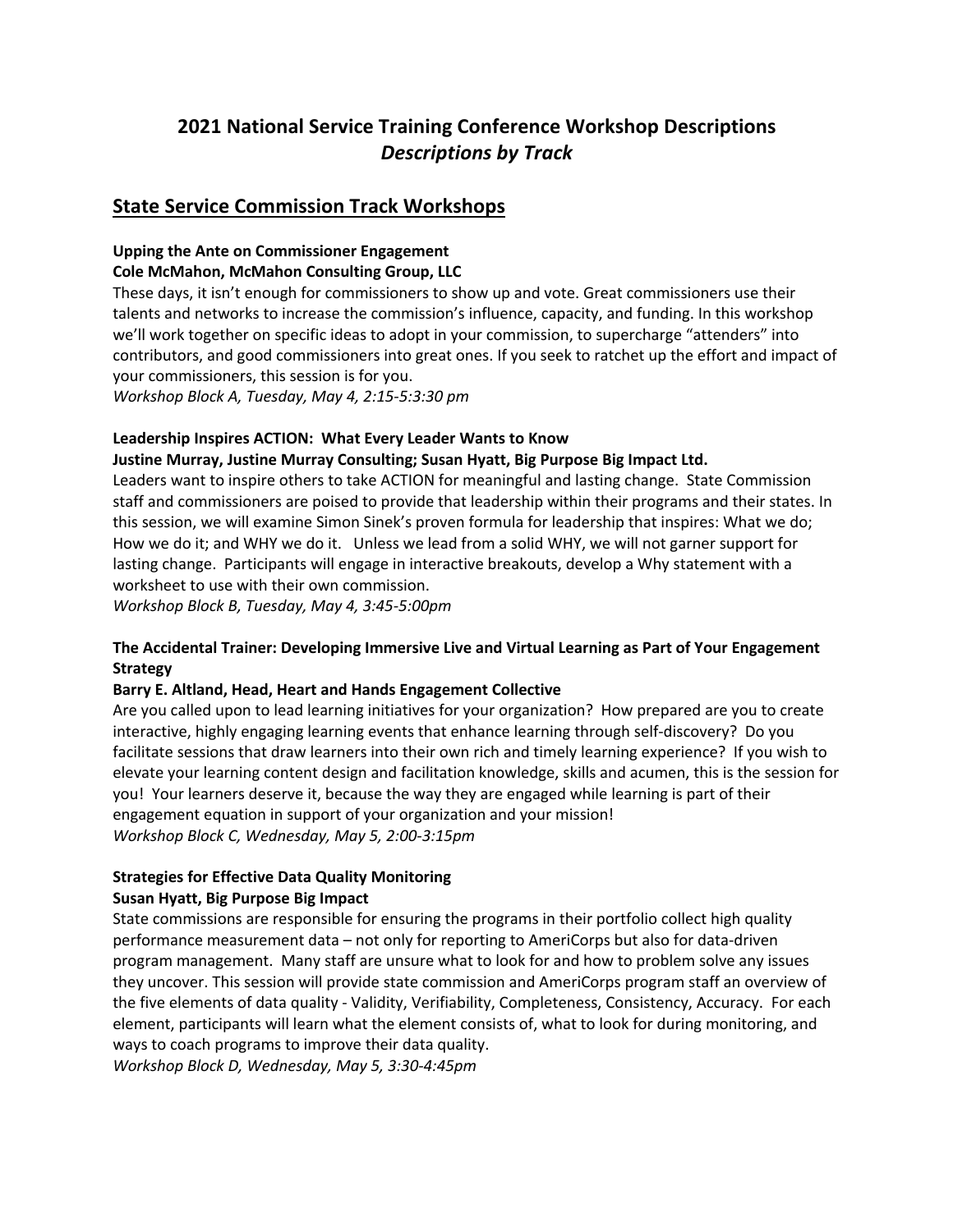## **Get your CATS together! Exploring Commission Approaches to the Service Sector Amy Porter, On3Learn**

Does it feel like you are herding cats on the daily? Are the silos of grant management a detriment to your Commission's success? Let's explore ways to enhance your efficiency. Join us to explore best practices of commissions around the country and engage with your peers to share best practices and develop new approaches to your work at your state service commission. *Workshop Block E, Thursday, May 6, 2:15-3:00pm*

## **Elevating Community Voice: Creating Inclusive State Service Commissions for AmeriCorps Programming**

## **Sandy Pulles, Julie McLeod, and Des Culpitt, ServeMinnesota**

This session will share how a state commission created opportunities for engaging community members to establish richer and deeper community connections resulting in inclusive programming. Community feedback sessions resulted in the development of a work plan to translate findings into actionable programming strategies. These strategies directly supported Black, Indigenous, and people of color serving in AmeriCorps programs and the recipients of those programs. Participants will learn key strategies for engaging community members and translating findings into action. *Workshop Block F, Thursday, May 6, 3:15-4:00pm*

## **Mini-Trainings for Maximum Impact: Everyday Engagement Training for Staff Peers Beth Steinhorn, VQ Volunteer Strategies**

Organizations that effectively train staff to engage and support volunteers are more adaptable, sustainable, and impactful. Training increases job satisfaction and effectiveness, while also reducing turnover thereby enhancing retention. While half- and full-day training sessions can be impactful, today it's neither feasible to take staff away from their daily routine nor effective to host all-day virtual events. Plus, training without follow-up and reinforcement isn't easily integrated into everyday work. Instead, boost your colleagues' skills in volunteer engagement by incorporating training into everyday encounters – such as brief coaching sessions or 20-minute trainings as part of a standing department meeting.

*Workshop Block G, Thursday, May 6, 4:15-5:00pm*

## **Engaging Commissioners in Meetings and Committees David Styers, Nonprofit Board Governance Consultants**

"My time would have been better spent doing something else." Have you ever feared a Commissioner saying this after attending one of your meetings? Learn tips and techniques to helps increase their engagement and improve their contributions to the Commission, particularly in our new online meeting world. From orientation to meeting preparation to committees, this session will identify ways to help your Commissioners make sure your meetings are the ones they don't want to miss! *Workshop Block H, Friday, May 7, 1:00-2:15pm*

## **Leading Through Turbulent Times Steve Patty, Dialogues In Action**

The burden leaders carry during times of turmoil can be extraordinarily heavy. Leaders often experience extra stress, vigilance, decision-making, planning, coaching, and an endless list of responsibilities. Leading during crises is difficult. However, with crises often comes opportunity. If leaders can think strategically about their role during times of turbulence, and if they can be fortified with the right kinds of perspectives, values, and skills, they can have a powerful impact in the lives of those they lead. This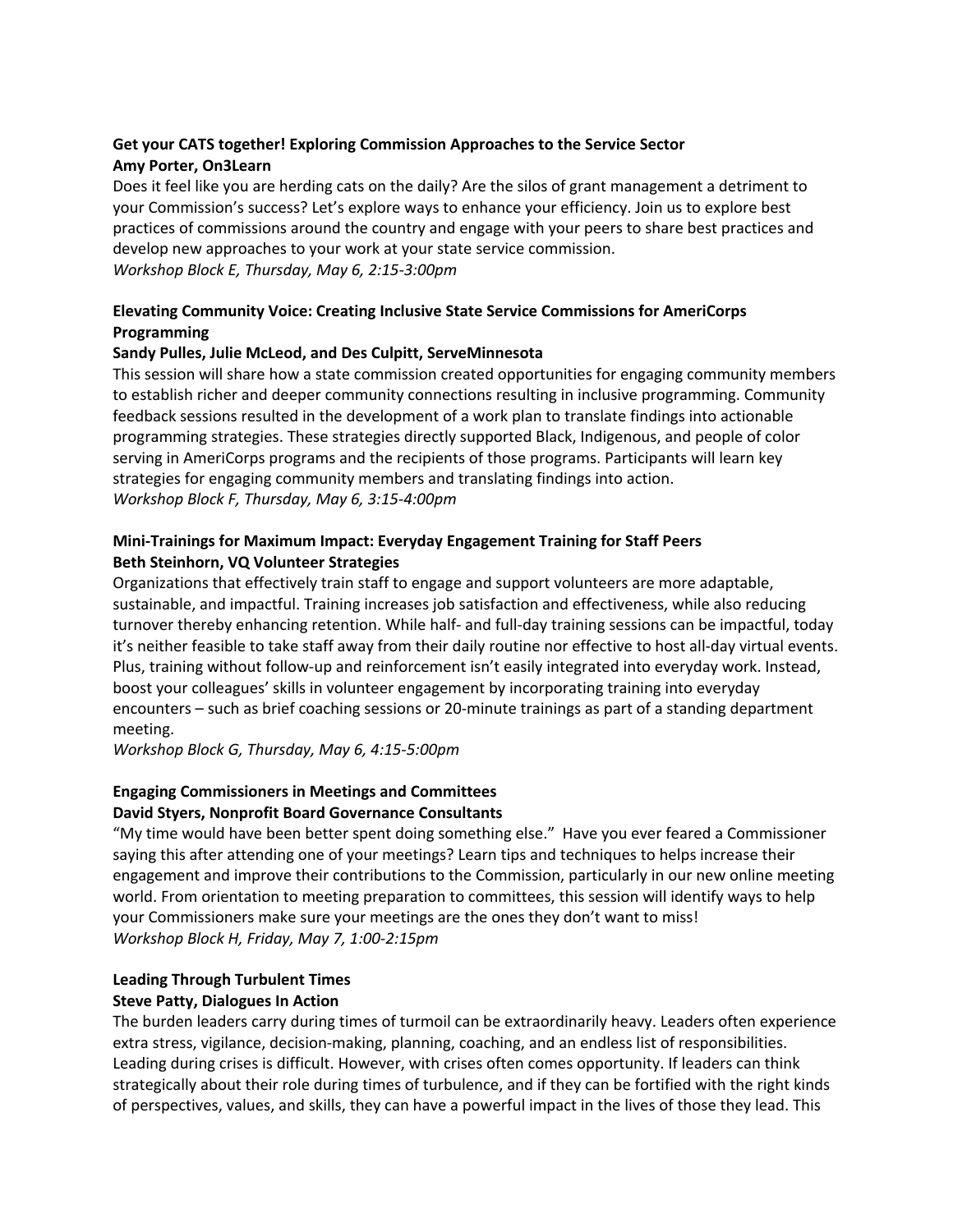session will show how to take the path of courageous, adaptive, developmental leadership during times when people need it the most. *Workshop Block I, Friday, May 7, 2:30-3:45pm*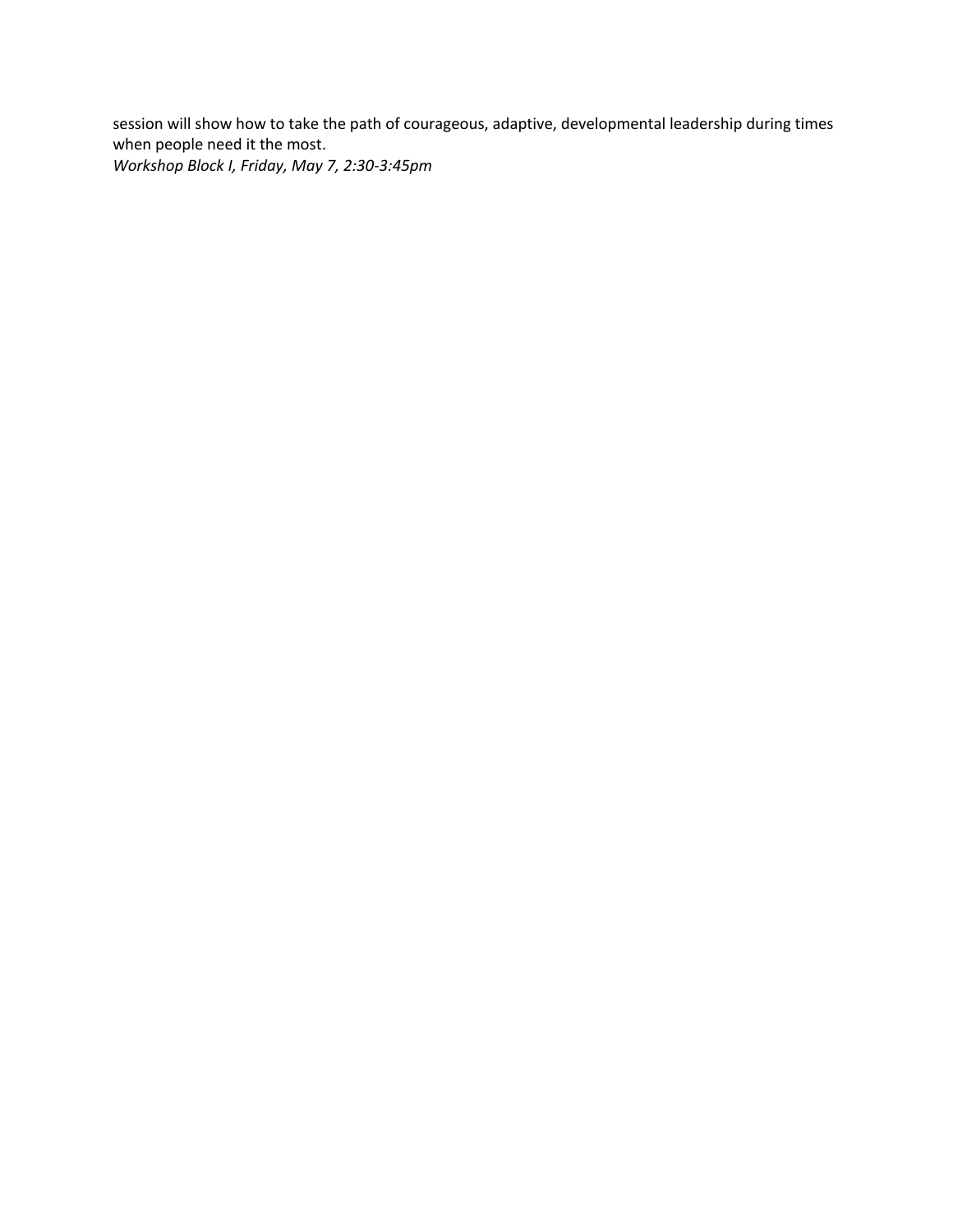# **AmeriCorps Program Management Track Workshops**

## **Leading Beyond Compliance**

## **Tray T.S. Deadwyler, Think for Good & The Service Nerd Collective**

A compliant program is not necessarily a thriving program. This session explores best practices to support All Staff in leading host site/ service location All Staff and Corps Members to excel in program delivery.

*Workshop Block A, Tuesday, May 4, 2:15-3:30pm*

## **Fostering and Researching the AmeriCorps Member Experience Zoe Tollette and Binky Martin-Tollette, Pfeifer Kiwanis Camp**

This interactive workshop will highlight national and local research on AmeriCorps member experience to include common themes related to positive member experiences. Participants will engage in diverse and interactive virtual activities that can be used for teambuilding and reflection to enhance member satisfaction. Participants will also gain new ideas for conducting inexpensive research that is easy to replicate to help them evaluate their programs.

*Workshop Block B, Tuesday, May 4, 3:45-5:00pm*

## **An Evaluation Pep Talk: Learning Ways to Build a Culture of Evaluation and Data-Driven Decisions Analise Adams, Virginia Service Commission**

"Data is hard, and I'm not an expert". With everything else expected of you, understanding performance measurement can feel overwhelming. This feeling is often accompanied by the desire to make strategic decisions, without any idea of where to start. However, you are more skilled than you think. You know how to tell if something works. The ability to collect data, make evidence-driven decisions, and motivate others to participate in evaluation is within reach. By building a culture of evaluation and using data into our decision making, we can turn evaluation from an obligation to an opportunity. *Workshop Block C, Wednesday, May 5, 2:00-3:15pm*

## **Income Exclusion, Federal Benefits, and Member Advocacy**

#### **Anita Totten, and Allie Matheu, Community Mediation Maryland; James Winfield, Civic Works**

Food security can increase member inclusion, retention, and focus because \$234 per month for food makes a big difference (2021 MD Individual SNAP Benefit). AmeriCorps members are eligible for needbased federal benefits because their modest stipend is not counted as income when eligibility for federal benefits is being determined. This session will provide the history, the challenges, and the nuances of advocating for members to receive the benefits that they may be eligible for during their service year.

*Workshop Block D, Wednesday, May 5, 3:30-4:45pm*

## **Help Your Members Understand the Education Award Sharon Tewksbury-Bloom, Do Good Be Good LLC**

Many members make false assumptions about how they can use their Education Award. This lack of understanding affects member retention and satisfaction with the program, not to mention underutilization of the award. Come test our knowledge of the award and learn techniques you can use to help your members get the most out of this important member benefit. *Workshop Block E, Thursday, May 6, 2:15-3:00pm*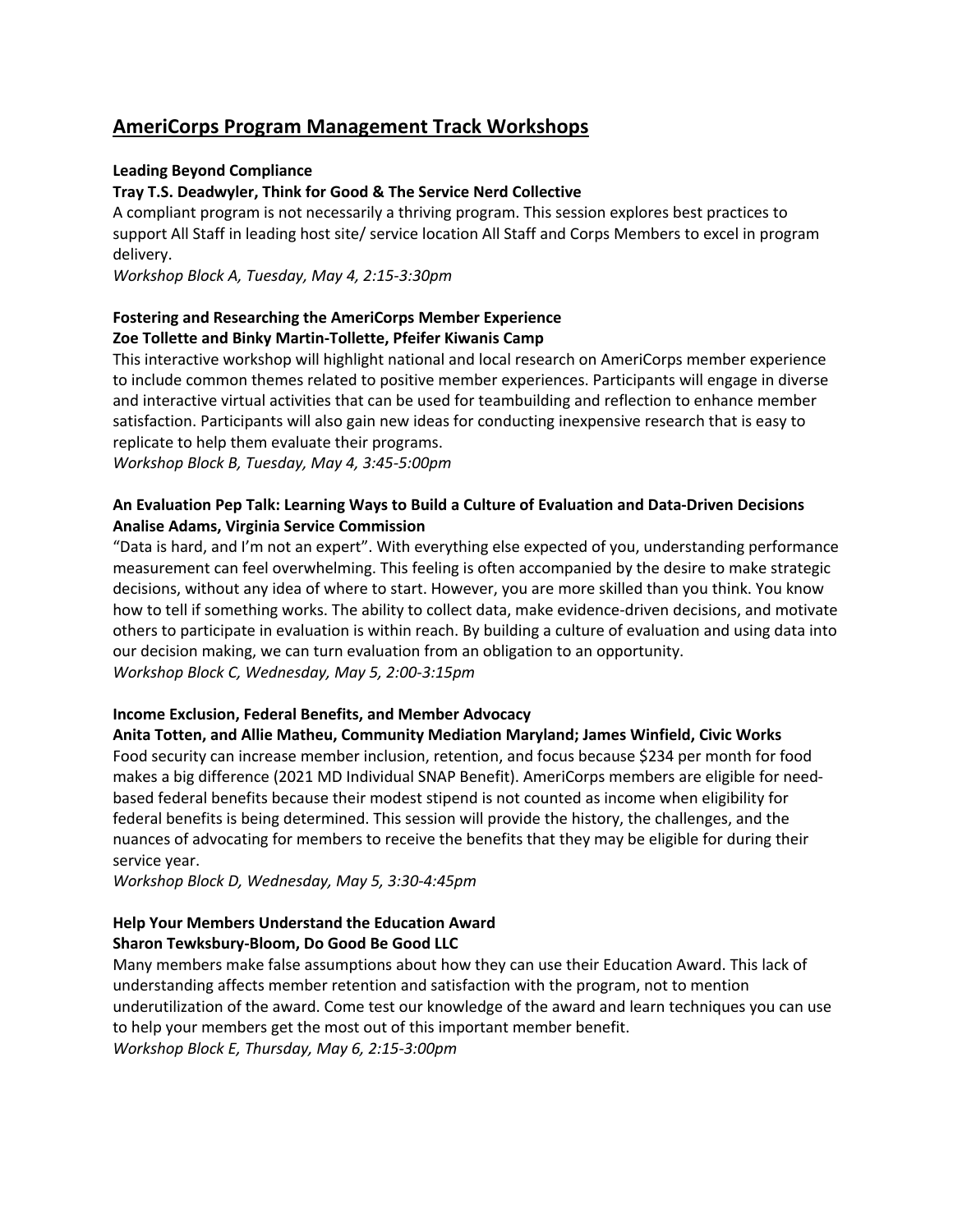## **Supporting the AmeriCorps Member: Service, Training, and Life Navigation**

## **C. Cilley-Turko, J. Craven, R. Knipple, S. Niles, and K. Pazienza, Goodwill NNE - AmeriCorps**

This interactive session will be a facilitated panel discussion around best practices for State and National and VISTA programs to better member support. There will be a particular focus on programmatic implementations adopted during COVID-19, however, the objective will be to continue successful implementations long-term, post-pandemic. The session will provide participants with information on a pilot model for utilizing an LCPC-C as AmeriCorps staff to support members prior to service and during their term. The intention is to better engage and support members who may have barriers to participating in National Service. This is with the hope of making this an opportunity for all. *Workshop Block F, Thursday, May 6, 3:15-4:00pm*

## **AmeriCorps Program Host Site Management: Best Practices and Avoiding Pitfalls Chad Driscoll, Volunteer Iowa**

This session will provide participants with a chance to think through ways to engage their host sites, understand best practices to work with them, and review common pitfalls to avoid. Ultimately, you want your host sites to not only support your members and be in compliance, but also be an advocate for your program, a recruiter and share successes. *Workshop Block G, Thursday, May 6, 4:15-5:00pm*

## **Developing a Strong Year-Long Orientation and Training Plan Amy Salinas, On3Learn, LLC**

This session will explore the key training areas and outcomes that all AmeriCorps training plans should consider to intentionally set members up for success and ensure they vary this experience forward to their next steps.

*Workshop Block H, Friday, May 7, 1:00-2:15pm*

## **Navigating the Member-Supervisor Relationship**

## **Cathy Lins, Development Plus Inc.**

This session will help empower supervisors to foster dynamic, supportive relationships with their members to ensure a more productive service year. By the end of the session, participants will be able to: implement management methods to strengthen respect, communication, and trust with their members; apply strategies to improve giving and receiving feedback and handling difficult conversations; and identify action steps and resources to better understand and work with their members and manage workplace challenges.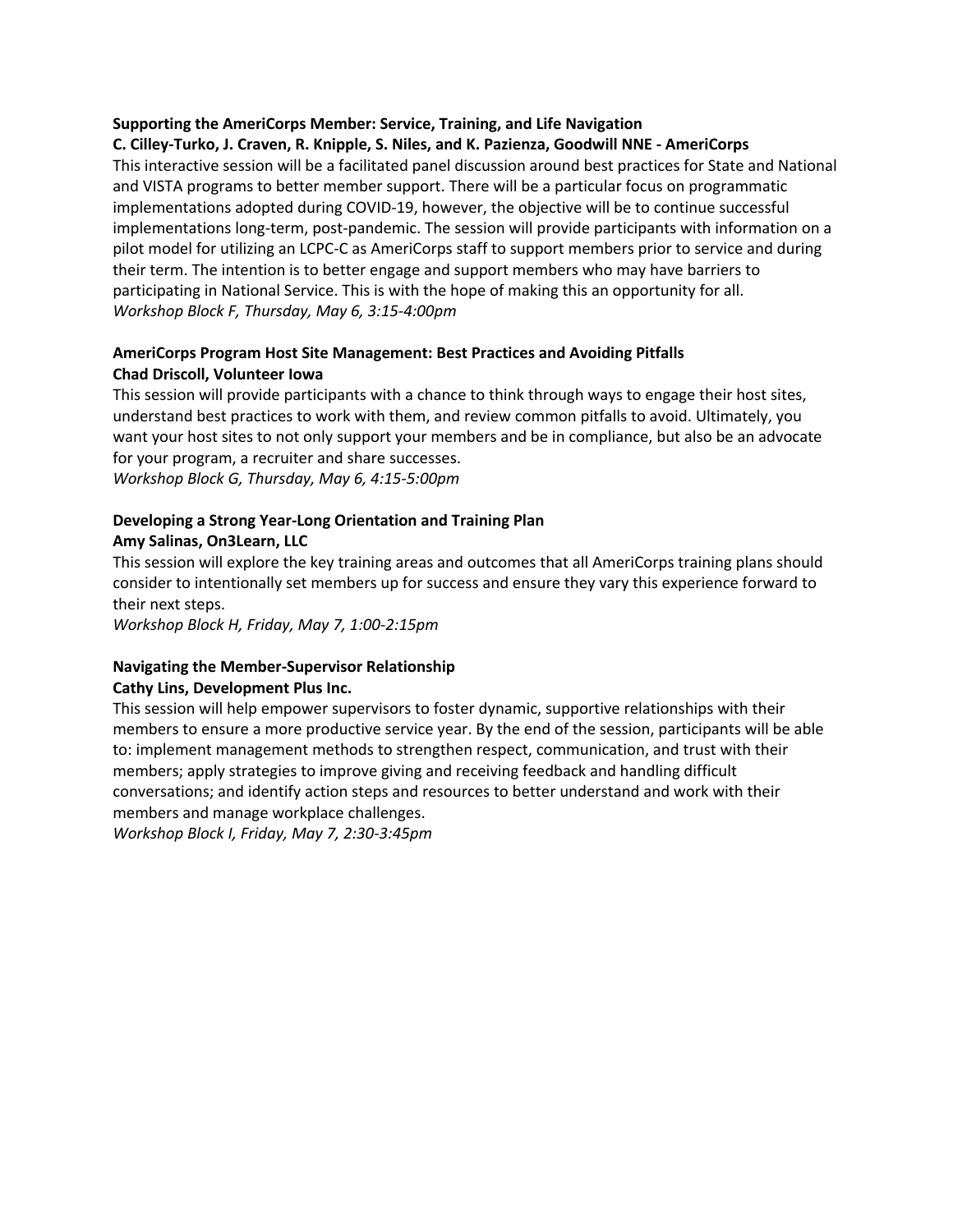# **AmeriCorps Financial and Grants Management Track Workshops**

## **Understanding AmeriCorps Governing Documents and Regulations Jennifer Cowart, On3Learn**

No one said running a program funded with federal dollars would be easy. All federal programs are guided by rules and regulations. AmeriCorps is one of those programs for which there are several governing documents where rules and regulations are detailed. This session will explore the governing documents that guide AmeriCorps programs to include an overview of 1) Code of Federal Regulations; 2) Notice of Funding Opportunity; 3) Notice of Grant Award; 4) Terms and Conditions – AmeriCorps and General; and 5) FAQs – AmeriCorps, NSCHC, Healthcare, Evaluation, etc. *Workshop Block A, Tuesday, May 4, 2:15-3:30pm*

## **Nuts & Bolts that Connect Grants Management Susan Meche, Meche Consulting, Inc.**

Are your grant "Nuts & Bolts" tightened? Do you have a roadmap for your day-to-day financial grant operations? Step-in to this financial session to find out more about the nuts and bolts and roadmaps to grants management!! We'll talk about tightening up internal controls and administrative requirements, understanding what policies & procedures you need to have, and what sort of documentation and records you need to keep to breeze through any monitoring visit, compliance review, audit, or closeout! *Workshop Block B, Tuesday, May 4, 3:45-5:00pm*

#### **Grant Management: The System and Key Requirements Scott Sheffler, FTLF**

In this session, FTLF attorney Scott S. Sheffler will provide an overview of the legal system underpinning federal grant management requirements and the specific issues that arise within that system for AmeriCorps State and National recipients and subrecipients. Focusing on grant management challenges faced in project implementation at the individual AmeriCorps Program level, Mr. Sheffler will address the key risk areas of cost allocation, time and effort documentation, program income, and cost share/match.

*Workshop Block C, Wednesday, May 5, 2:00-3:15pm*

## **Understanding Cost Allocation and Indirect Costs Jerry Bertrand, Public Impact Advisors**

This session will explain cost allocation plans and methods of charging indirect costs to federal awards, including AmeriCorps awards. In addition, we'll discuss common problems and their solutions as well as key success tips related to cost allocation and indirect costs. *Workshop Block D, Wednesday, May 5, 3:30-4:45pm*

# **Uniform Guidance Changes in 2020**

## **Scott Sheffler, FTLF**

As most grantees are aware, this past year, the Uniform Administrative Requirements, Cost Principles, and Audit Requirements for Federal Awards, *aka* the "Uniform Guidance," underwent its first major update since it was originally promulgated at the end of 2014. As tends to be the case with regulatory updates, some changes have more impact than others. In this session, FTLF attorney Scott S. Sheffler will provide a concise overview of the key changes impacting AmeriCorps State and National grantees and subgrantees.

*Workshop Block E, Thursday, May 6, 2:15-3:00pm*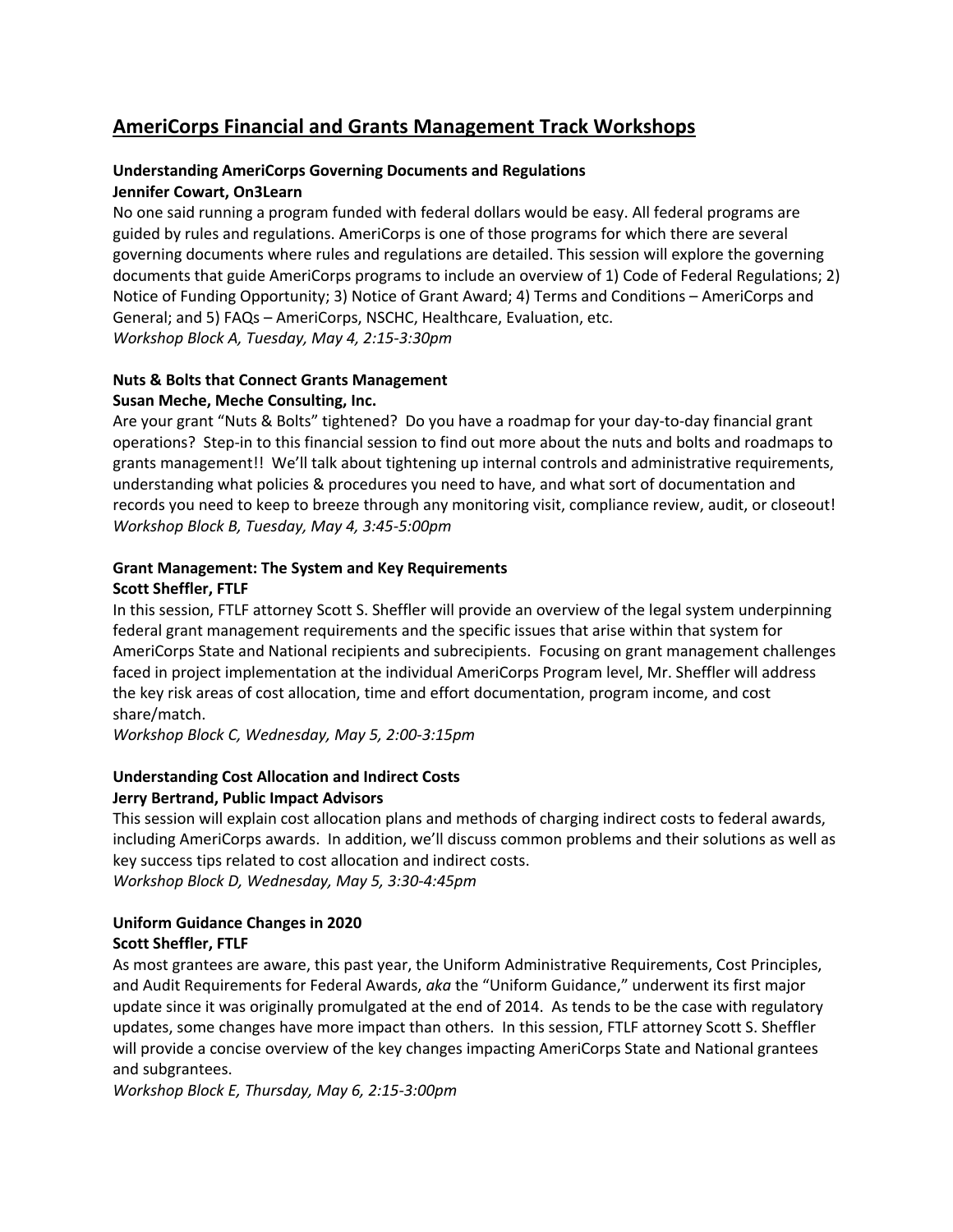## **Requesting and Approving Budget Changes**

## **Mary Voorhies, OneStar Foundation**

Grant budgets are developed and submitted several months before the program year begins. Budgets are built on anticipated costs or estimates. Actual expenses incurred always vary from the budget. Events out of our control, such as COVID-19, could greatly change a program's fiscal needs. Processing budget changes allows programs to have flexibility. This session will cover when programs should ask for a budget change, as well as, what processing and approving sub-recipient budget changes looks like as a commission staff person.

*Workshop Block F, Thursday, May 6, 3:15-4:00pm*

## **Understanding Federal Procurement Requirements Jerry Bertrand, Public Impact Advisors**

Procurement of goods and services with federal grant money comes with a specific but achievable set of requirements. This session will get you acquainted with those requirements and provide key tips to help you ensure your procurements are successful, both now and when under audit scrutiny. *Workshop Block G, Thursday, May 6, 4:15-5:00pm*

## **Office of Inspector General - Safeguarding Federal Funds Jessica Nelson, AmeriCorps-OIG**

AmeriCorps grantees, commissions, and programs are responsible for all aspects of grant management and for being good stewards of public resources. The Office of Inspector General (OIG) is a key partner in the safeguarding of the public trust and taxpayer dollars. The OIG provides agency oversight to ensure adequate internal controls are in place, executes an annual audit plan, and conducts investigations of AmeriCorps programs and personnel. This session will provide an overview of the OIG, common audit and investigative findings, indicators of fraud, fraud prevention tools, and reporting requirements to ensure Federal funds are used appropriately.

*Workshop Block H, Friday, May 7, 1:00-2:15pm*

## **Ensuring Allowability During COVID Through Internal Controls Tiffany Kesslar, Esq., CGMS, Brustein & Manasevit, PLLC**

The COVID-19 global pandemic hit quickly and affected all aspects of our lives, including the way we administer federal grant programs. The Office of Management and Budget recognized early on that flexibility was needed around the Uniform Grants requirements, but deferred in many ways to an agency's emergency policies and procedures. It is critical that entities have clear documentation around the decisions that were made and strong internal controls around the flexibility utilized during this time. This session will discuss the hot topic areas of potential noncompliance under the Uniform Guidance (2 CFR Part 200) in light of COVID and discuss best practices to avoid noncompliance. *Workshop Block I, Friday, May 7, 2:30-3:45pm*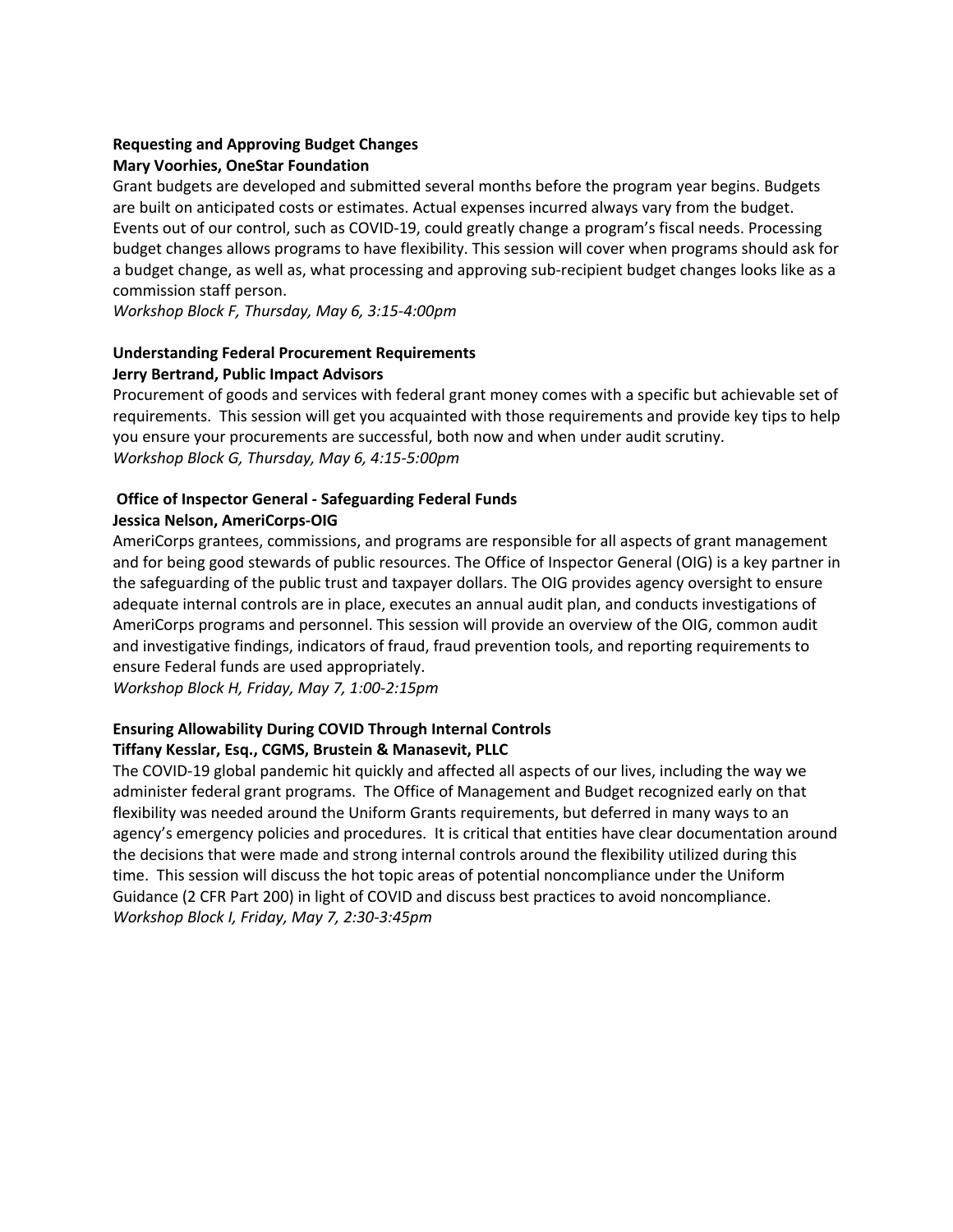## **Volunteer and Member Engagement Track Workshops**

## **Service-Learning - a Process not just a Project**

## **Julie Rogers Bascom, National Youth Leadership Council**

Service-learning is a process where young people can use and develop critical thinking skills and engage in opportunities for collaboration and team building. When students are leaders in and out of the classroom, students' engagement, ownership, and contributions increase, allowing students to build skills, develop empathy and see themselves as problem solvers. In this webinar, learn how to use a fourstage framework and research-based standards of quality service-learning practice to ensure your programs efforts lead to positive youth outcomes. Get ready to take a step to weaving quality servicelearning into your program plans!

*Workshop Block A, Tuesday, May 4, 2:15-3:30pm*

## **Community Engagement Pathways: A New Framework to Understand Volunteer Engagement Mike Moon and LaDawn Stoddard, UServeUtah**

During this workshop session we will guide participants through a discussion about how the Pathways of Civic Engagement can help organizations rethink volunteer engagement, including developing new ways to leverage community resources and new volunteer opportunities. Participants will also have the opportunity to discuss case studies in how similar nonprofits have incorporated the pathways into their work and volunteer strategy. Using this framework, volunteers understand how their work is connected to others who are engaging in different pathways, thereby increasing the efficacy and community of volunteer engagement. As a result of this workshop, organizations will be better equipped to connect volunteers with volunteer opportunities that relate to their passions and interests. *Workshop Block B, Tuesday, May 4, 3:45-5:00pm*

#### **It's a Win-Win! Utilizing Volunteers in Meaningful Work Cairn Reisch, Soul of a Cairn**

## As we pivot to address the growing needs in our communities, we see more and more people beginning to volunteer but, in many cases, not being used to their full abilities. In this session we will explore what motivates people and how we can to keep them engaged in the work and mission of our groups/organizations. While on the flip side auditing our existing opportunities to make sure that everyone is benefiting from the volunteer's contribution. The end goal, to have the right person in the role that is the most meaningful to them and impactful for the organization they serve. It's a win-win! *Workshop Block C, Wednesday, May 5, 2:00-3:15pm*

## **The New Era of Volunteerism**

## **Norma Johnson, Stone 2 Bread LLC**

This workshop will discuss the changes in volunteerism within the last 20 years; the top ten reasons volunteers quit, and ways to celebrate your volunteers. We will also explore volunteers' motivations, the different types of volunteers, targeted recruitment, and retention. This session will be helpful for Volunteer Coordinators and AmeriCorps Program Directors. Each participant will start developing a plan to update their organization's volunteer program during the workshop. The overall objective is to help participants create a unique experience that will intrigue volunteers to return in the future. *Workshop Block D, Wednesday, May 5, 3:30-4:45pm*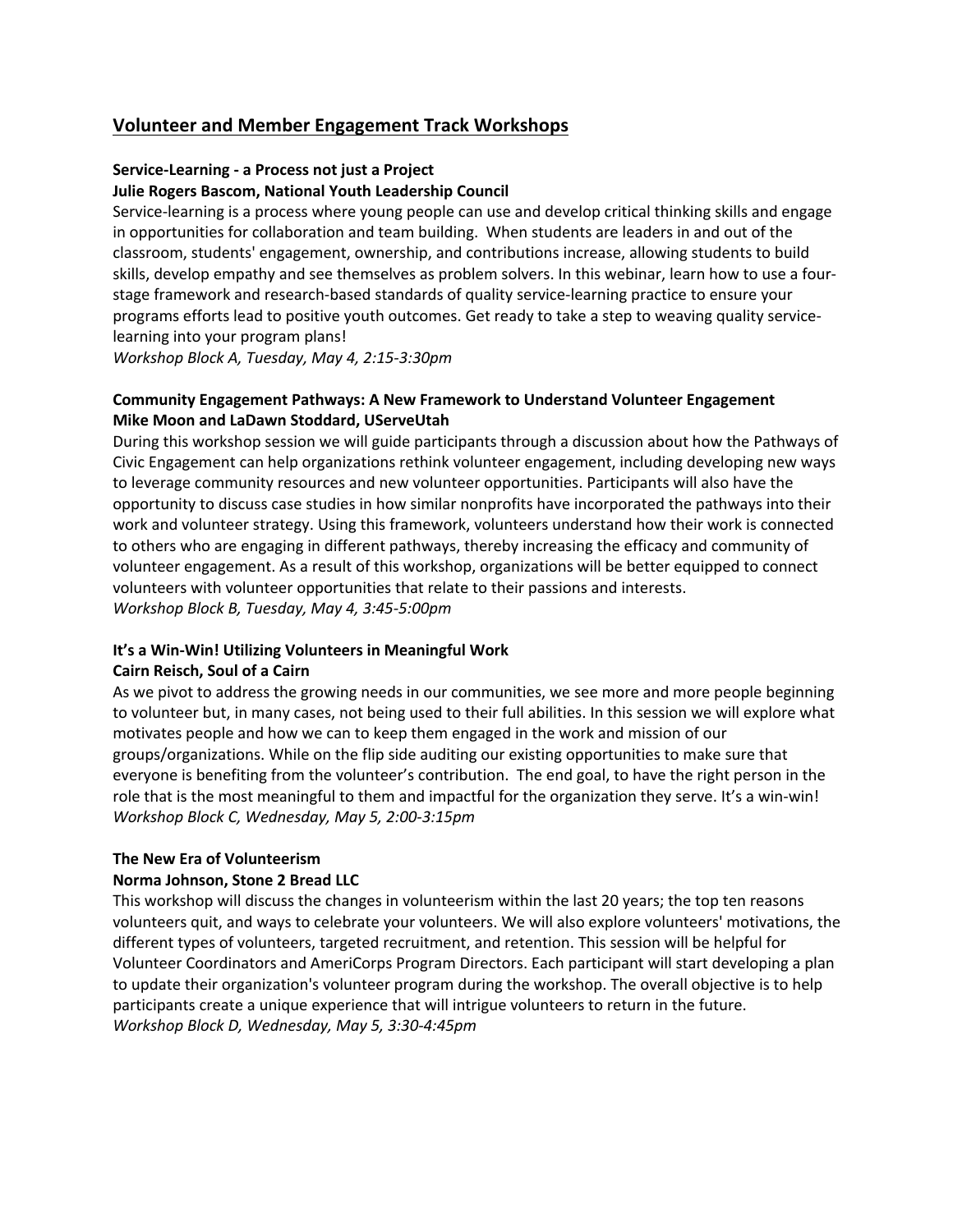## **Bridging the Age-Divide: Engaging AmeriCorps Members and AmeriCorps Seniors Volunteers to Strengthen Communities**

## **Andrew Facemire, Northern Arizona University**

This session will provide participants with strategies and tactics for engaging individuals across AmeriCorps programming by working to collaborate with AmeriCorps Seniors program. Participants will engage in interactive breakouts to discuss strategies and brainstorm ideas. *Workshop Block E, Thursday, May 6, 2:15-3:00pm*

## **The 3 C's of Happy Volunteers: Comfort, Convenience, Connection Dana Litwin, CVA, Dana Litwin Consulting LLC**

Keep and attract the best talent to your volunteer pool by understanding "The 3 C's." This fun and interactive session offers practical, scalable solutions for any sized organization to improve volunteer engagement, recruitment, and retention. This workshop includes a slide presentation of the basic concepts, evaluation exercise for your programs, with discussion, troubleshooting, and Q&A. Suitable for all volunteer administration experience levels. At the end of this session, participants will be able to apply the core concepts of "The 3 C's" with practical examples to build organizational capacity, increase volunteer satisfaction, and build volunteers' connection to their mission. *Workshop Block F, Thursday, May 6, 3:15-4:00pm*

## **From the Inside Out: A Mindful Approach to Leading with Courage, Empathy, and Connection Jessie Fuller, Thriving YOUniversity**

If we want our organizations, team members, and ultimately the people we serve to thrive, we need to cultivate the environment in ways that empower others to flourish. Using research-based principles and strategies from the fields of Positive Psychology, Social Psychology, Leadership, Mindfulness, and Emotional Intelligence, this highly active and engaging session, participants will learn the fundamentals of leading with courage, cultivating empathy, keeping connection at the center of their work, and how to use these superpowers to create a culture in which both the individuals and the organization can be at their best. The framework:

- L ean In To Build Belonging and Trust
- E ngage Employees' Purpose
- A ppreciate and Acknowledge All Stakeholders
- D emonstrate Empathy and Compassion

• S how Up Mindfully With Intentional Presence. *Workshop Block G, Thursday, May 6, 4:15-5:00pm*

## **Virtual Volunteerism in the Real World**

## **Autum Martin and Elisabeth Donovan, Galaxy Digital Volunteer Management**

This session will provide Real World nonprofit examples of how Virtual Volunteerism can be added to any nonprofit's program, bring measurable value, and be promoted to re-engage current supporters and new. The presentation will draw in real world client experiences from United Way of King County in Seattle and San Francisco - Marin Food Bank that share how they pivoted to face new challenges in 2020. This interactive session will allow participants to discuss the applicable ideas will lead to intentional setting of structured action steps and data points for reporting growth metrics. *Workshop Block H, Friday, May 7, 1:00-2:15pm*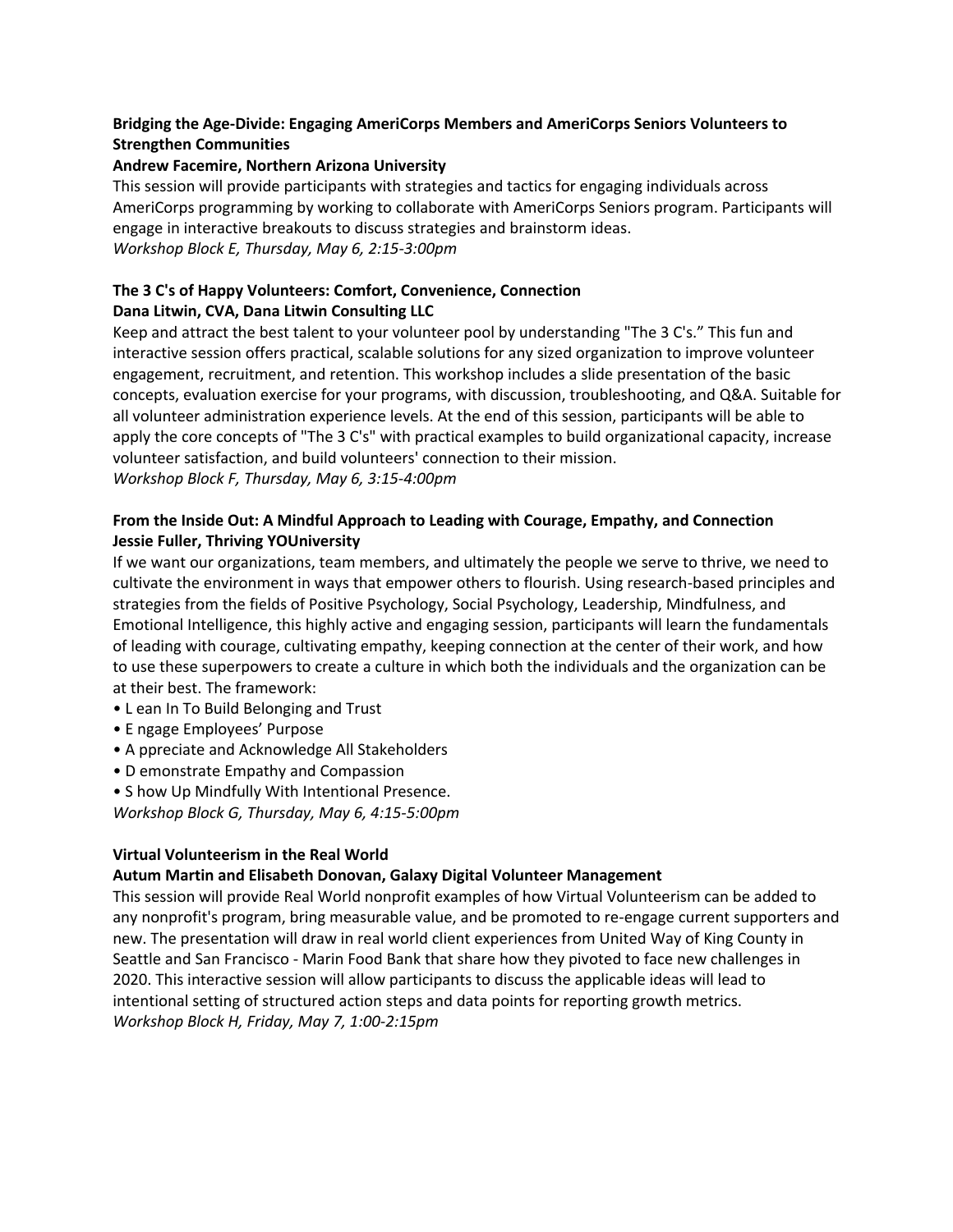## **Building a Community of Volunteer Engagement Professionals: Starting and Sustaining Local Associations (DOVIA's NVA's, etc)**

#### **Gretchen Jordan, CVA, AL!VE and Cairn Reisch, Soul of a Cairn**

As a Volunteer Engagement Professional, you have a unique, super-human set of skills: inspiring volunteers, coordinating with staff, having big picture plans, while seeing to all the details. Despite being surrounded by people, it can be an isolating role, with few people in your organization who really get it. That's why local associations for volunteer engagement professionals are a critical source for networking, professional development, and coffee/drinks/snacks. But what do you do if you don't have a local association? And if you do, how do you keep your association's offerings fresh and interesting? In this session, leaders from the national Association of Leaders in Volunteer Engagement (AL!VE) and local member associations from around the country, will share tips and tricks for forming, growing, and sustaining a local association.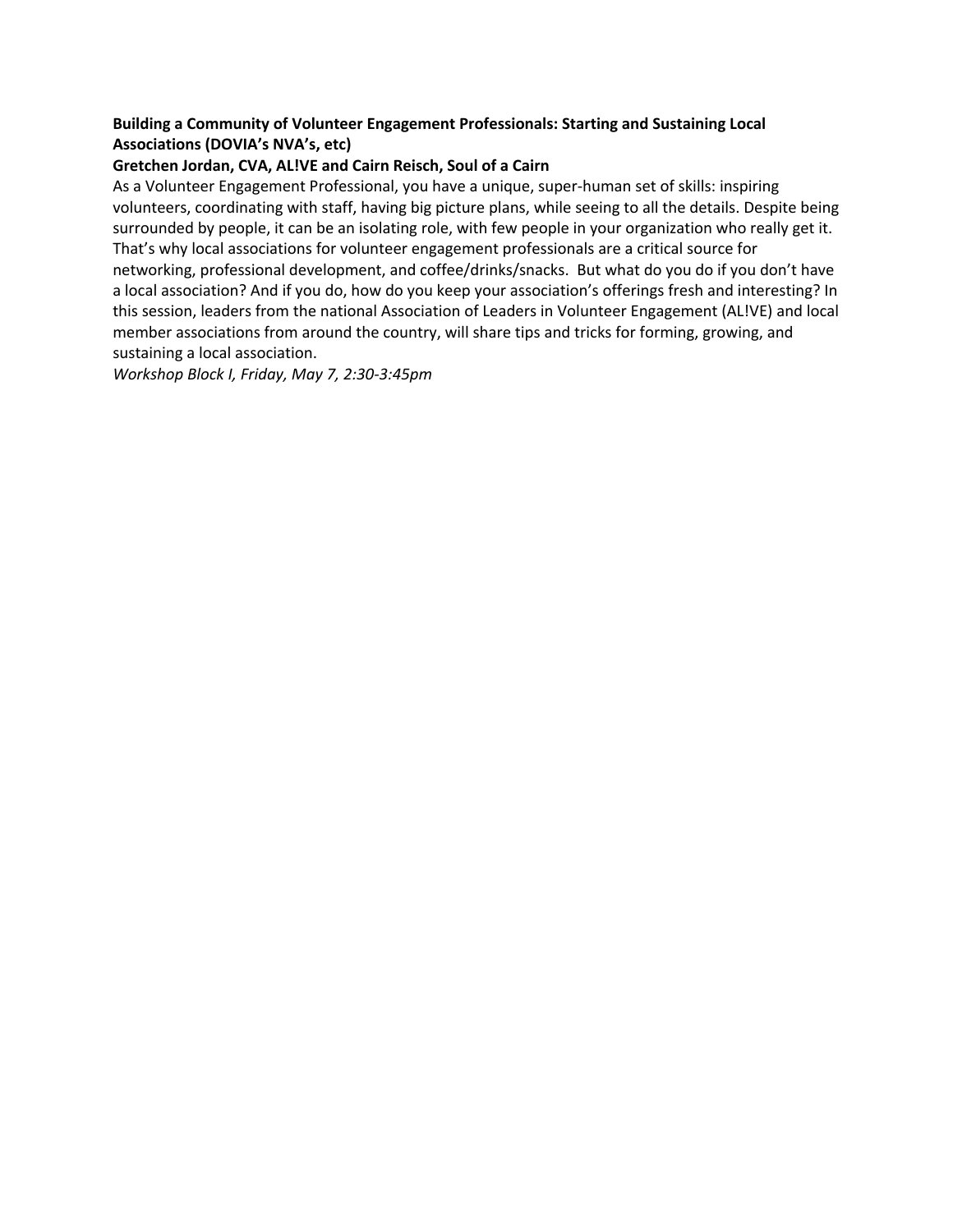## **Justice, Equity, Diversity, and Inclusion Track Workshops**

#### **An Introduction to Conversations on Race**

#### **Heather Mercer and Thenera Bailey, The SISGI Group**

This session will provide participants with the tools they need to tackle tough conversations around the topic of race. In our current climate, it is imperative that service organizations and individuals are equipped with a strong foundation of how to challenge racism and take action towards systemic change. We can no longer remain silent or tip toe around these discussions. The time to speak up and raise our voice is now.

*Workshop Block A, Tuesday, May 4, 2:15-3:30pm*

## **Decoding Microaggressions**

## **Tissa Hami, Korsi Consulting**

"You don't look trans." "You're not like other Muslims." "You're so articulate." Sound familiar? Microaggressions are brief and commonplace indignities, whether intentional or unintentional, that communicate hostile or derogatory slights to the target person or group. Also known as "death by a thousand cuts," microaggressions have a significant workplace cost from morale and absenteeism to emotional and even physical health. Addressing microaggressions is an important component of any organization's DEI strategy. This session will decode microaggressions, providing examples and describing the effect on individuals and the cost for workplaces. Participants will learn how to address microaggressions through microinterventions.

*Workshop Block B, Tuesday, May 4, 3:45-5:00pm*

## **Cultivating National Service for Community Healing and Transformation**

## **Ava Hernandez, Erin Guest, and Dominica McBride, Public Allies National Office**

This session will offer an overview of Public Allies' Women's Leadership Project, which examined the impact of our AmeriCorps apprenticeship program on alumni who identify as female. The project focused on Women of Color, LGBTQ women, and single mothers, and its findings suggest that building community and a sense of belonging are foundational to leadership development. Through centering racial justice, participants will explore healing and restoration needs of their communities and how their programs can deepen healing practices through community building in this time of great national uncertainty and factures.

*Workshop Block C, Wednesday, May 5, 2:00-3:15pm*

## **Building Inclusive Service Environments**

## **Betty Jo Schafer, Cristina Flores, and Kailee Selzer, OneStar Foundation**

As a state commission, we encourage the programs within our portfolio to provide an inclusive environment for their members and service beneficiaries. With this in mind, we provide training to all new program staff with practical strategies for implementing inclusive service environments including topics such as reasonable accommodations, inclusive communications, inclusive policies, inclusive recruitment and retention, and training and self-reflection at all levels. You will leave this training with information and resources to empower your program(s) to increase inclusive practices, leading to increased morale and retention among members and better outcomes for beneficiaries. *Workshop Block D, Wednesday, May 5, 3:30-4:45pm*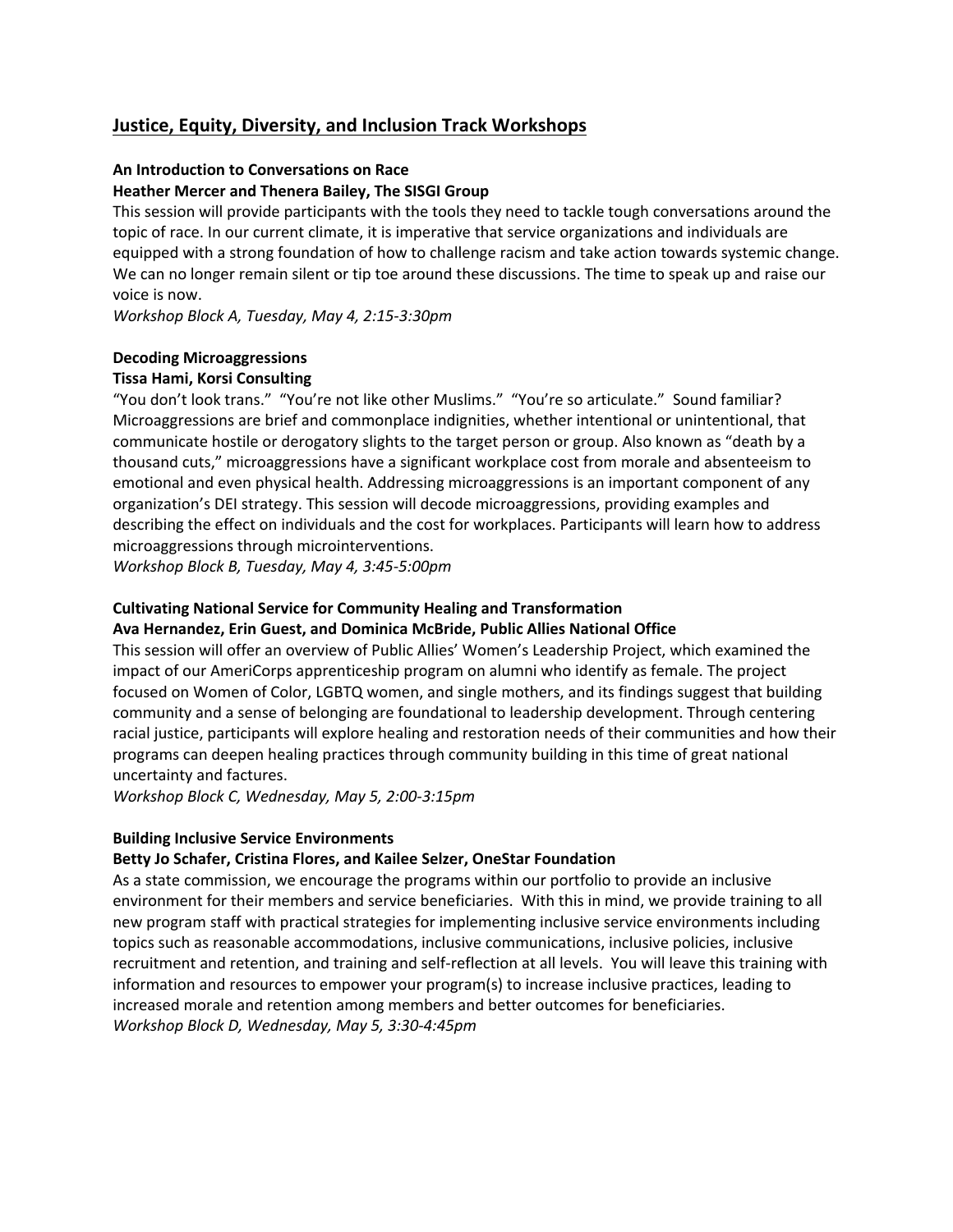## **Careers in Education - Life After AmeriCorps Kerry Swarr, BloomEd Group**

This session will provide participants a presentation of life after AmeriCorps career opportunities in the field of education--with a particular focus on opportunities to advance equity in education. *Workshop Block E, Thursday, May 6, 2:15-3:00pm*

## **Healing Justice & Invitation Versus Inclusion: Critiquing Recruitment Plans Shavonda Sisson and Cami Thomas, Public Allies Milwaukee**

Social justice work heals communities -- but we leave those leading the work in positions to heal without support. This workshop asks us to look at the ways systems inflict harm on Members and asks us to push back on the idea that common Member challenges lie completely within the individual. Attendees will name the importance of healing work for those involved in social justice. Attendees will know about the different types of healing practices, including physical, mental, and spiritual. *Workshop Block F, Thursday, May 6, 3:15-4:00pm*

## **Unpacking White Saviorism in Service**

## **Alayna Shaw and Cassie Dubov, Colorado Youth for a Change**

This session will give participants an understanding of how white saviorism operates on multiple levels (i.e. internally, interpersonally, ideologically and institutionally) and how this may impact AmeriCorps programming. Participants will reflect on the ways in which they can interrupt these forms of oppression within their organizations.

*Workshop Block G, Thursday, May 6, 4:15-5:00pm*

## **Implicit Bias Training- Creating More Diverse Work Cultures of Belonging Levantay Vanessa O'Connor, Levantay Enterprise**

Research shows that unconscious bias can be a significant obstacle to inclusion and diversity in the workplace. Stereotypes may create roadblocks to achievement and inclusion, and may uphold systems of oppression. In today's changing world managing diversity is a core leadership skill. In this interactive workshop we will discuss how to: -harness the power of diversity by promoting open conversations about implicit bias -create more inclusive, healthy and productive work culture of belonging -create an action plan that helps you to make decisions and act in ways that align your conscious intentions with your behaviors.

*Workshop Block H, Friday, May 7, 1:00-2:15pm*

## **Shifting to an Equitable Organization and Incorporating DEI Practices Monique Ellington, Service Year Alliance**

A lot has come to light in 2020 about the equity and racism in the United States. Many programs have long wanted a more equitable, inclusive, and diverse corps and stronger partnerships with organizations doing this work in their community. Often though, the first step is understanding how you can shift the culture and practices of your own organization in order for you to be ready for the practices to have a more equitable, inclusive, and diverse corps. This session will walk through steps to have authentic conversations internally and ideas for a roadmap to shift to a more equitable organization. This session will be a safe place for these conversations -- if you attend please respect everyone's authentic truths as we discuss what can be difficult conversations.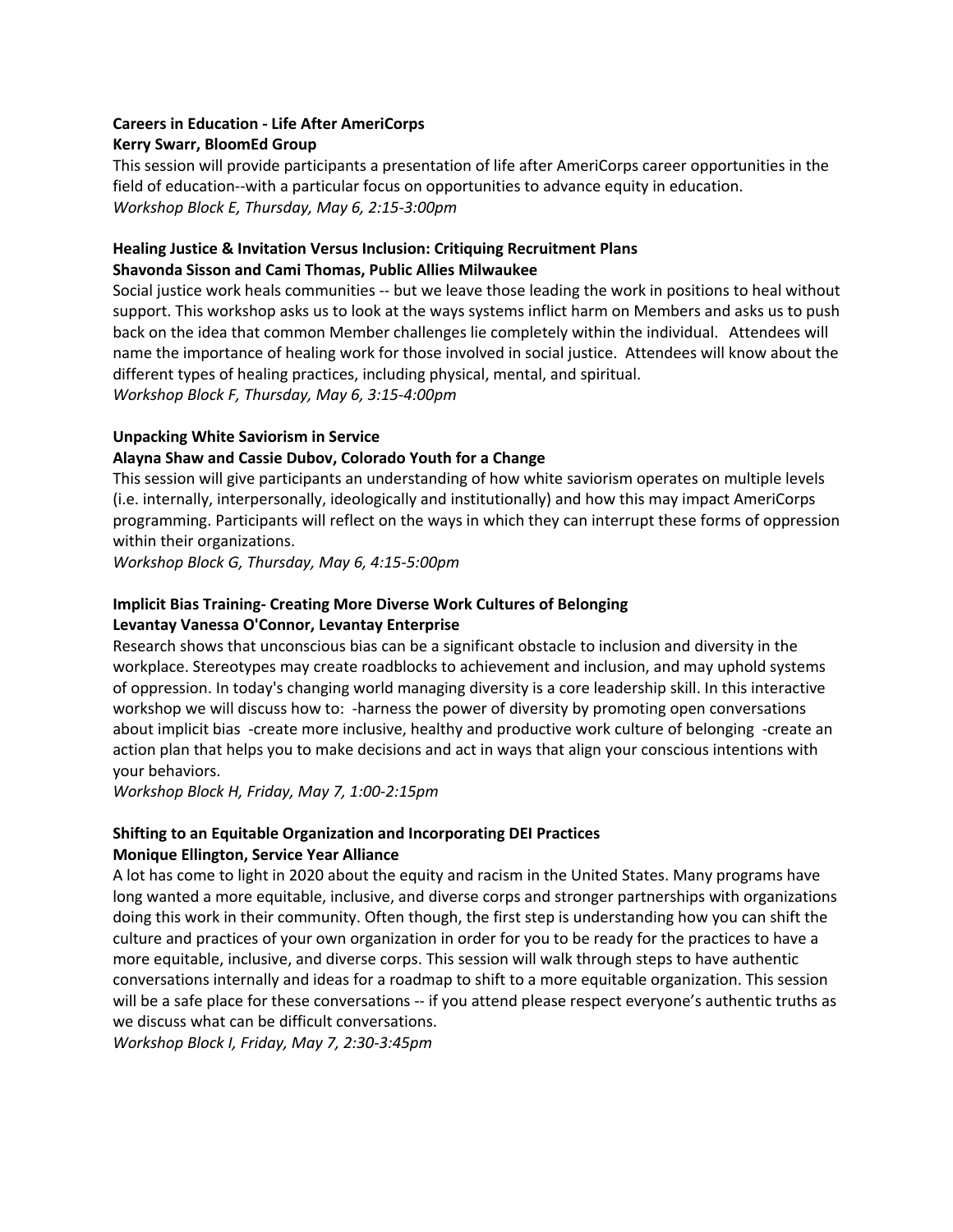## **Special Topics Track Workshops**

## **A Community Roadmap to Integrating 5 Principles of Universal National Service Brooke Bohnet, Service Year Alliance**

Service Year Impact Communities are working to be exemplars of service years in a given place - neighborhood, city, county, region, state. Service Year Alliance created a roadmap to guide and assess progress against the five principles that make up the concept of universal national service: service at scale, an opportunity for all, career and education pathways, addressing unmet needs, and fueling civic renewal in communities. Join us as we talk through the five principles and ways to bring this work to your community. The conversation will also include an updated state and local toolkit to use for your elected officials. We will have 1-2 Impact Communities in attendance to help show how this showed up for them and how they brought together all the programs in their community to expand the role of service years locally. This session will include examples and action planning concepts and tangible outcomes you can take back to your organization and community. *Workshop Block A, Tuesday, May 4, 2:15-3:30pm*

## **When the Greater Good Doesn't Feel So Great Michelle Zinke, ServeNebraska**

Being part of AmeriCorps can be inspiring and fulfilling…and draining at times. Never has this been more true than in recent years, as members, programs, and Commission faced additional challenges yet still endeavored to "take action and persevere." Incorporating self-care into your life is essential in order to sustain you and ensure that you can get things done this year and beyond. This session will provide an overview of compassion fatigue and what you can do. A specific focus will be placed on warning signs, resiliency factors, and resources. Time will be included for questions and sharing by participants. *Workshop Block B, Tuesday, May 4, 3:45-5:00pm*

## **IS THIS THING ON: Amping Up Your Virtual Programming With Video, Music, and Animation! Eric Rowles, Leading to Change**

What do you do when a pandemic prevents you from having face to face contact with your participants? How do you still keep them engaged and interested in your work and services! Hold on tight as this presentation will move at warp speed to cover a wide range of apps, technologies, and strategies that can be put into place immediately.

*Workshop Block C, Wednesday, May 5, 2:00-3:15pm*

## **National Service Public Policy 101**

## **Emily Steinberg & Tyler Wilson, America's Service Commissions**

Join America's Service Commissions as we walk you through the most recent legislative developments affecting AmeriCorps and national service, including the CORPS Act, COVID stimulus and relief legislation, as well as the annual ins and outs of the Congressional Budget and what's in store for the FY 2022 federal appropriations cycle. We will explore how educating elected officials at the local, state, and federal levels can have a dramatic and positive impact on the daily lives of AmeriCorps programs, members, host sites, and commissions out in the field, and what you can do to make national service a home run! We will end by highlighting the efforts of the States for Service Coalition and a preview of promising opportunities for enacting service legislation in your own city or state. *Workshop Block D, Wednesday, May 5, 3:30-4:45pm*